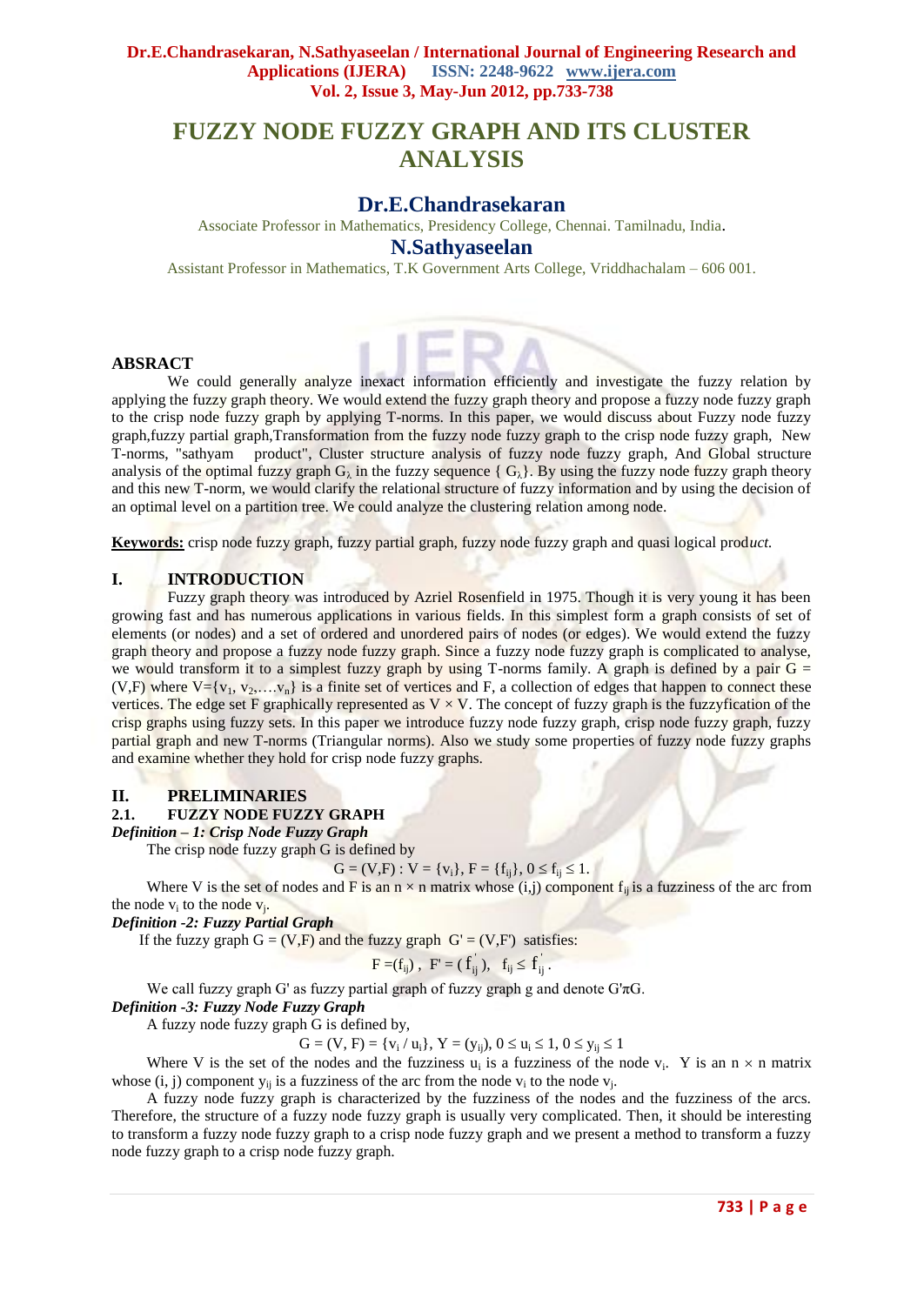## *Definition – 4: Transformation from Fuzzy Node Fuzzy Graph to Crisp Node Fuzzy Graph*

A fuzzy node fuzzy graph  $G=(V, Y)$  can be transformed to a crisp node fuzzy graph  $G=(V, F)$  by the following method: Let

$$
G=(V, F): V=\{v_i\}, F=(f_{ij}), f_{ij}=T\ (u_i, y_{ij})
$$

Where the fuzziness  $f_{ij}$  of the arc from the node  $v_i$  to the node  $v_j$  could be defined by applying T-norms. This fuzzy node fuzzy graph analysis would be applied to the sociometry analysis, the instruction structure analysis and so on.

## **2.2 T-norm and its family**

T-norm (Triangular Norm) is a binary operation that is defined by the following: *Definition - 5 : T-Norm is a binary operation*

$$
p, q \in [0, 1] \to (p, q) \in [0, 1]
$$

Satisfying the following properties.

- $\triangleright$  Commutativity :
- $T(p,q) = T(q, p)$
- $\triangleright$  Associativity :  $T(p, T(q,r)) = T(T(p,q),r)$
- $\triangleright$  Monotonicity :  $p \le q$ ,  $r \le s \implies T(p, r) \le T(q, s)$
- Boundary conditions:  $T(p,0) = 0$ ,  $T(p,1) = p$ The typical T-norms are the followings:  $\triangleright$  Logical product:  $T_L(p, q) = p \wedge q$
- Algebraic product:  $T_A(p, q) = pq$
- 
- Multi-valued product (Lukaszewicz product) : T<sub>M</sub> ( p, q) = ( p + q −1)  $\vee$  0

$$
\triangleright
$$
 Drastic Product:  $T_{D}(p,q) = \begin{cases} 0, p \vee q < 1 \\ 0, p \vee q < 1 \end{cases}$ 

$$
= \begin{cases} 0, & p < q < 1 \\ p \wedge q, & p \vee q < 1 \end{cases}
$$

Here, "a  $\wedge$  b" means "min (a, b)", "a  $\vee$  b" means "max (a, b)".

## **Definition - 6: Order of T-Norms**

For two T-norms  $T_{\Box}$  and  $T_{\beta}$ , if a relation  $T_{\alpha}$  (p, q)  $\leq T_{\beta}$  (p, q), (p, q)  $\in [0, 1]^2$ Holds, we denote it by  $T_a \leq T_8$ .

For any T-norm T, a relation  $T_D \le T \le T_L$  always holds.

## *Definition - 7: T-Norm Family*

For any  $\lambda \in [a, b]$ , when  $T_{\lambda}$  is T-norm, then we say that {  $T_{\lambda}$ } is T-norm family that connects with  $T_{\lambda}$ and T<sub>b</sub>.

- The typical T-norm families are
- $\triangleright$  Dubois product:

$$
T_{\lambda}(p,q) = \frac{pq}{p \vee q \vee \lambda}, \quad \lambda \in [0,1]
$$

 Weber product:  $T_{\lambda}(p, q) = 0 \vee \{(1 + \lambda) (p + q - 1) - \lambda pq), \lambda \ge -1$ 

$$
\triangleright \quad \text{Schweizer Product} \quad \text{Product} \quad \text{T}_{\lambda}(p, q) = \sqrt[\lambda]{0 \vee (p^{\lambda} + q^{\lambda} - 1)}, \lambda > 0
$$

$$
\triangleright
$$
 Sathyam product (Quasi – logical product)

$$
T_{\lambda}(p,q) = \begin{cases} 0, p \vee q < 1-\lambda \\ p \wedge q, p \vee q \ge 1-\lambda \end{cases}, \lambda \in [0,1] \text{ and so on.}
$$

The Relation of typical T-norm families and Sathyam product could be illustrated in Fig. 2.1.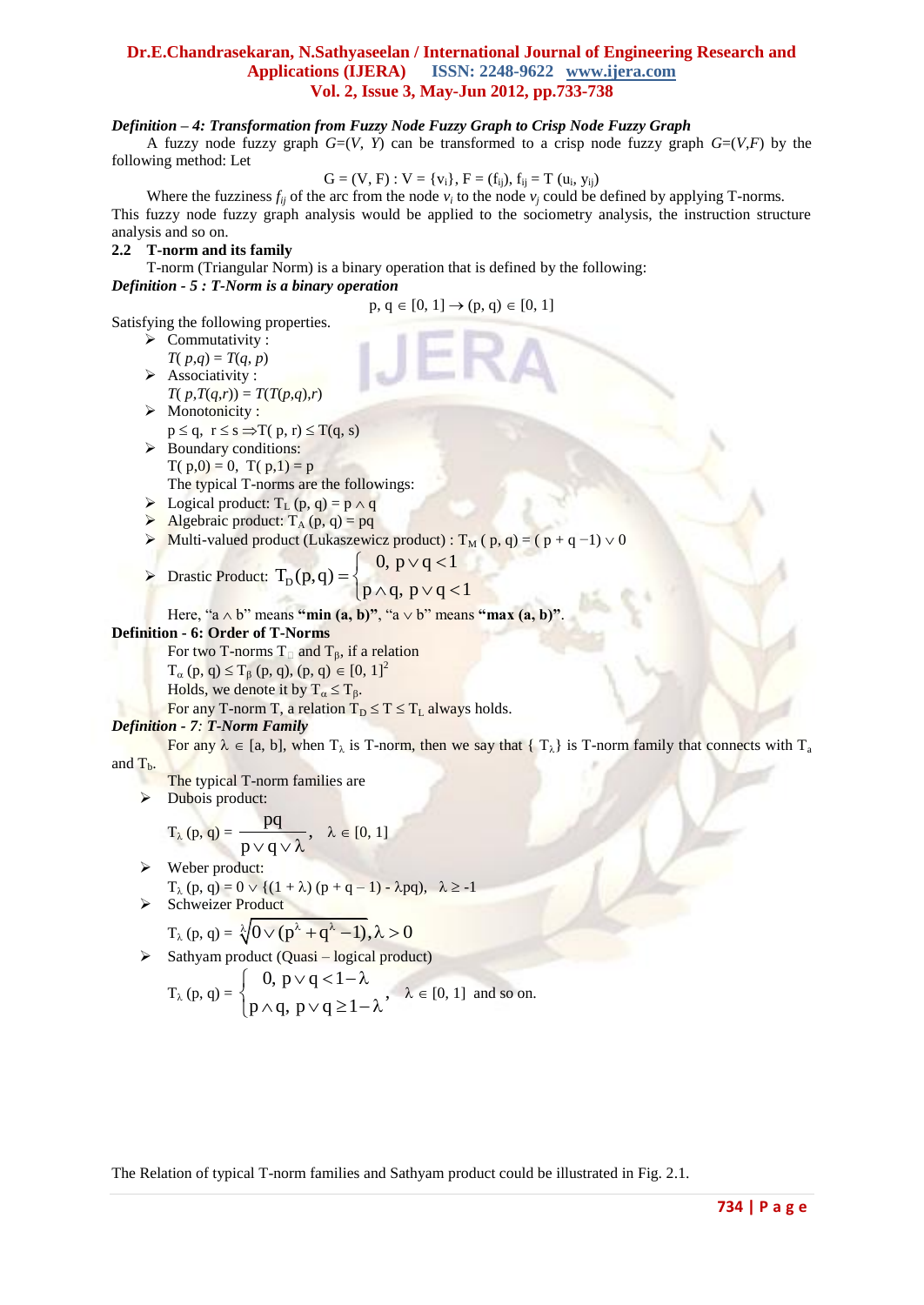

**Fig. 2.1 Relation of typical T-norm families**

#### **Theorem - 1**

The fuzzy graph series  ${G_{\lambda}}$  is the fuzzy partial graph series by using the Sathyam product. **Proof**

Let the fuzzy node fuzzy graph;

$$
G = (V, Y) : V = \{v_i(u_i)\}, Y = (y_{ij})
$$

If  $\lambda_1 < \lambda_2$ , we obtained two crisp node fuzzy graphs;

$$
G_{\lambda_1} = (V, F): V = \{v_1\}, F = (f_{ij}), f_{ij} = \begin{cases} 0 & , u_i \vee y_{ij} < 1 - \lambda_1 \\ u_i \wedge y_{ij} & , u_i \vee y_{ij} \ge 1 - \lambda_1 \end{cases}
$$
  

$$
G_{\lambda_2} = (V, F): V = \{v_1\}, F = (f_{ij}), f_{ij} = \begin{cases} 0 & , u_i \vee y_{ij} < 1 - \lambda_2 \\ u_i \wedge y_{ij} & , u_i \vee y_{ij} \ge 1 - \lambda_2 \end{cases}
$$

Since the Sathyam product is monotonous, then  $f_{ij} \leq \overrightarrow{f}_{ij}$ .

$$
\therefore \ G_{\lambda_1} \, \pi \ G_{\lambda_2} \, .
$$

# **III CLUSTERING STRUCTURE ANALYSIS OF FUZZY NODE FUZZY GRAPH**

## **3.1 Cluster Analysis of Fuzzy Graph**

A fuzzy graph *G* is defined by

$$
G{=}(V,Y),\, V{=}\{v_i\},\, F{=}(f_{ij}),\, 0\leq f_{ij}\leq 1,\, f_{ii}=1,\, 1\leq i\leq n
$$

Where  $f_{ij}$  is a fuzziness of the arc from the node  $v_i$  to the node  $v_j$ .

In order to analyze the similarity structure of nodes for a fuzzy graph  $G=(V,F)$ , we use the symmetric relation matrix *S*=(*sij*).

A symmetric relation matrix *S* could be defined by using the arithmetic mean, the geometric mean, the harmonic mean and so on. Here, we define the symmetric relation matrix *S* by using the harmonic mean.

A symmetric relation matrix *S* is defined by

$$
S = (s_{ij}), \frac{2}{s_{ij}} = \frac{1}{f_{ij}} + \frac{1}{f_{ji}}
$$

Where  $s_{ij} = 0$  if  $f_{ij}$ .  $f_{ij} = 0$ .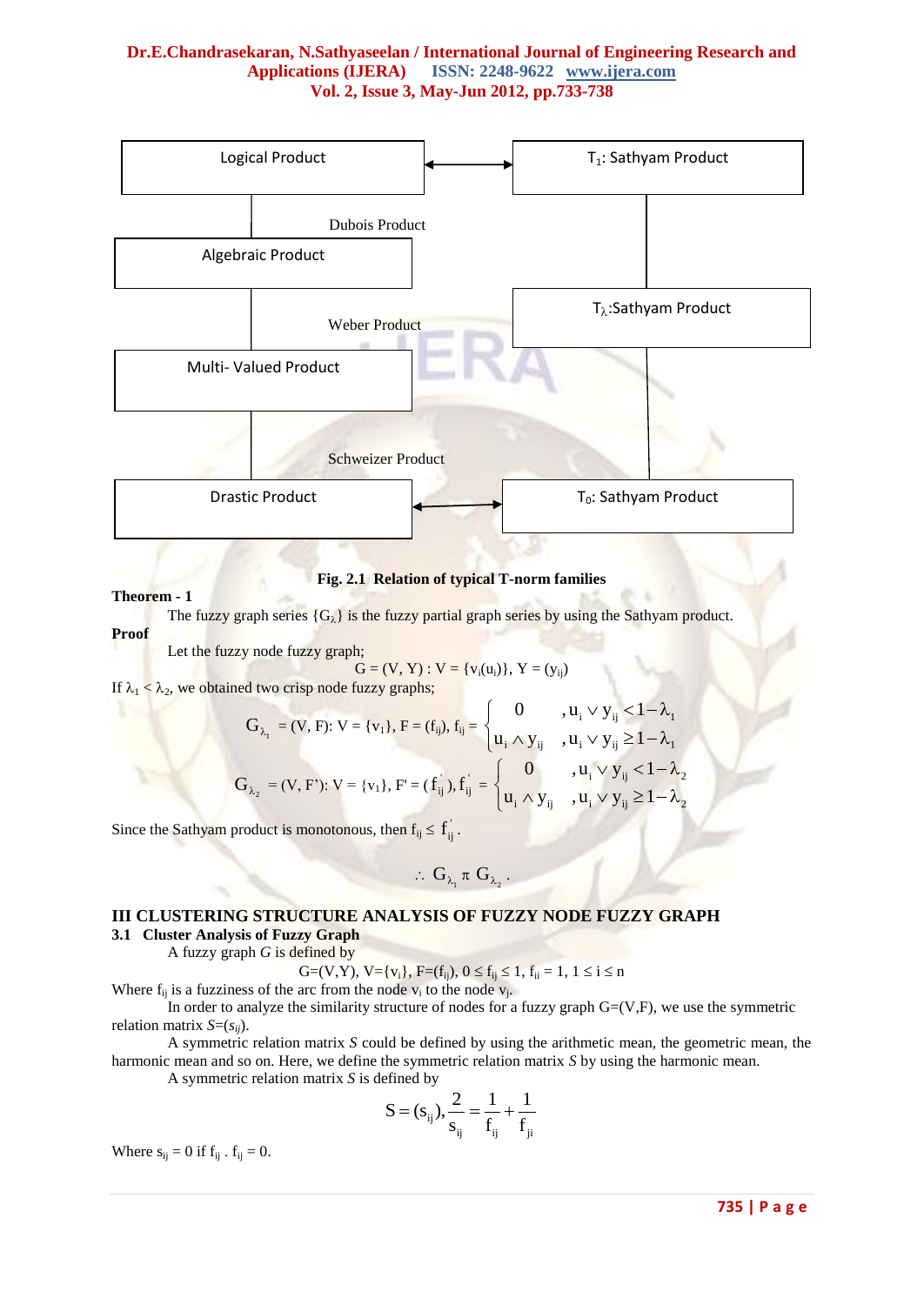In order to analyze the clustering structure among nodes, we have its max-min transitive closure  $\hat{S} = (\hat{s}_{ij})$  $\overline{a}$ which is computed by  $\hat{S} = S^n$ .

After that, we define the c-cut matrix  $S_c$  as follows:

$$
S_c = (s_{ij}^c) = s_{ij}^c = \begin{cases} 0 & (\hat{s}_{ij} \ge c) \\ 0 & (\hat{s}_{ij} < c) \end{cases}, 0 \le c \le 1
$$

From the matrix  $S_c$ , we define the cluster  $CL_{sc}(i)$ .

$$
J_c(i) = \{j \mid s_{ij}^c = 1, \, 1 \le j \le n\}
$$

$$
CL_{Sc}(i)=\left\{ x_{j}\mid j\in J_{c}\left( i\right) \right\}
$$

The cluster  $CL_{Sc(i)} =$  gives an equivalence relation among nodes.

Hence, we can construct the partition tree by changing the level *c* of the *c*-cut matrix which represents the clustering situation of nodes in a fuzzy graph.

For example, if a fuzzy matrix  $\vec{F}$  is in Fig. 3.1, then we have obtained the symmetric matrix S in Fig. 3.2 and the transitive closure  $\hat{S} = (\hat{s}_{ij})$  is in Fig. 3.3, by changing the value of c, we have the c-cut matrix S<sub>c</sub> in Fig. 3.4 -3.8.

|                | 2    |                        | 3              | 4             | 5 <sup>5</sup>       | 6            |                   | 8    |  |
|----------------|------|------------------------|----------------|---------------|----------------------|--------------|-------------------|------|--|
|                |      |                        | 0.67           |               | $0.33$ $0.50$ $0.17$ |              | 0.83              | 1.00 |  |
| 2              |      |                        | 1.00           | 0.83          | 0.67                 | $\sim$ $-$   | 0.33              | 0.50 |  |
| 3              | 1.00 | 0.33                   | $\overline{1}$ | $0.17$ $0.50$ |                      |              | 0.67              | 0.83 |  |
| $\overline{4}$ |      | 0.83                   | 1.00           |               | $1 \t 0.33$          | 0.17         | $0.67$ 0.50       |      |  |
| 5              |      | $0.83$ $0.50$ $0.67$ - |                |               |                      | 1.00         | $0.33 \quad 0.17$ |      |  |
| 6              |      |                        |                |               | 1.00                 | $\mathbf{1}$ |                   |      |  |
| 7              |      | $0.83 \quad 0.33$      | 0.67           | 0.50          | 0.17                 |              |                   | 1.00 |  |
| 8              | 0.67 |                        | $0.17$ 1.00    | 0.50          | 0.33                 |              | 0.83              |      |  |

|                |      | 2           | 3    | 4    | 5    | 6    |      | 8    |  |  |  |
|----------------|------|-------------|------|------|------|------|------|------|--|--|--|
| 1              |      |             | 0.80 |      | 0.62 |      | 0.83 | 0.80 |  |  |  |
| $\overline{2}$ |      |             | 0.50 | 0.83 | 0.57 |      | 0.33 | 0.25 |  |  |  |
| 3              | 0.80 | 0.50        | 1    | 0.29 | 0.57 |      | 0.67 | 0.91 |  |  |  |
| $\overline{4}$ |      | 0.83        | 0.29 | 1    |      |      | 0.57 | 0.50 |  |  |  |
| 5              | 0.62 | $0.57$ 0.57 |      |      | 1    | 1.00 | 0.22 | 0.22 |  |  |  |
| 6              |      |             |      |      | 1.00 | 1    |      |      |  |  |  |
| 7              | 0.83 | 0.33        | 0.67 | 0.57 | 0.22 |      |      | 0.91 |  |  |  |
| 8              | 0.80 | 0.25        | 0.91 | 0.50 | 0.22 |      | 0.91 |      |  |  |  |



Fig. 3.3 Transitive Closure  $\hat{S} = (\hat{s}_{ij})$  $\overline{a}$ 

Fig. 3.1 Fuzzy Matrix *F* **Fig. 3.2 Symmetric Matrix** *S* 



Figure 3.4 c-cut Matrix  $S_c$  (c  $\in$  (0.91, 1.00])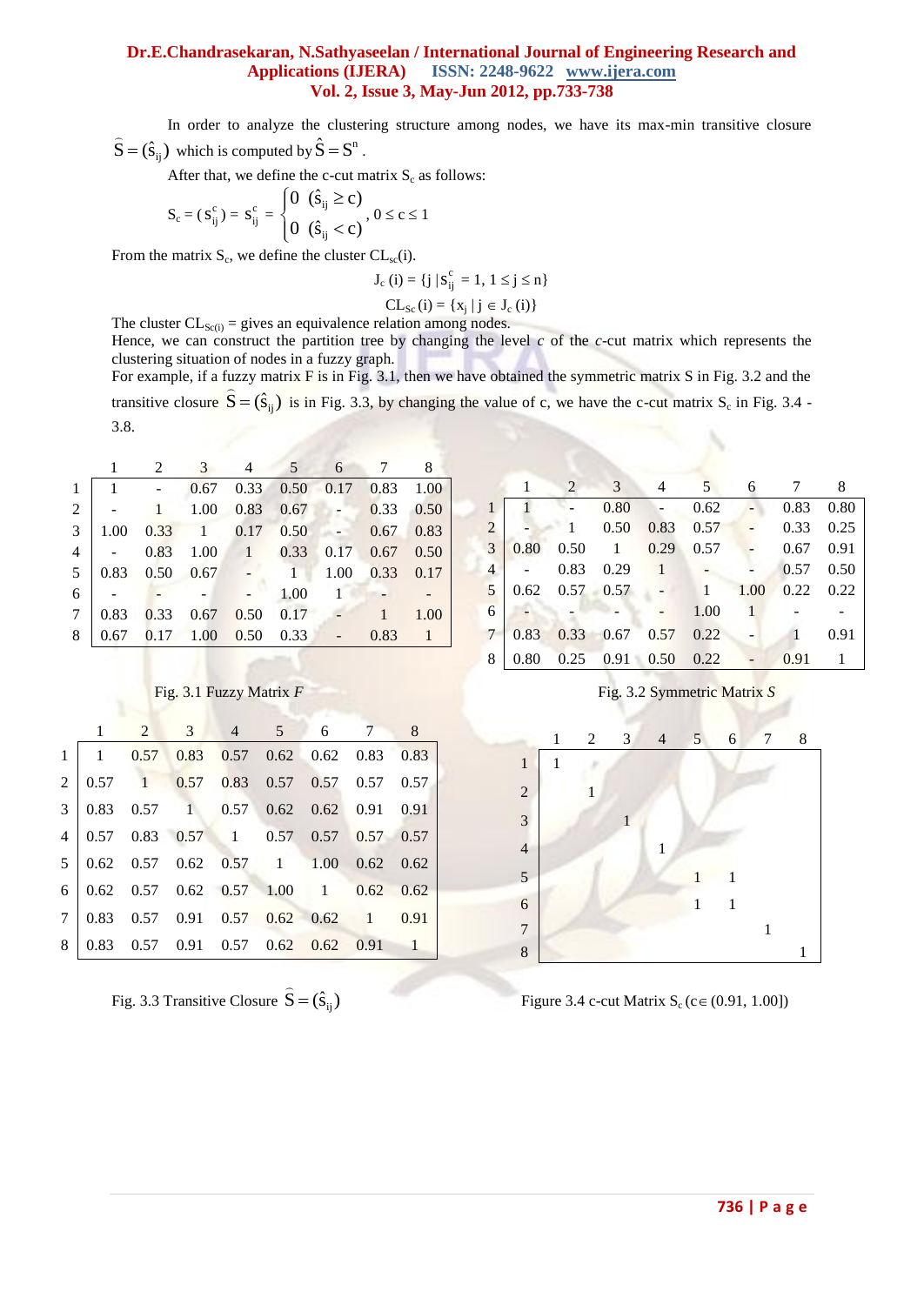

|                 |              |                |                  | 1 2 3 4 5 6 7 8         |                     |         |    |                |              |                                                             |                |                |                        |                |  |
|-----------------|--------------|----------------|------------------|-------------------------|---------------------|---------|----|----------------|--------------|-------------------------------------------------------------|----------------|----------------|------------------------|----------------|--|
| 1               |              |                |                  | $1 \t 1 \t 1 \t 1 \t 1$ |                     |         |    |                |              | $1$ 2 3 4 5 6 7 8                                           |                |                |                        |                |  |
| 2 l             |              | $\blacksquare$ |                  |                         |                     |         |    |                |              | $1 \quad 1 \quad 1 \quad 1 \quad 1 \quad 1 \quad 1 \quad 1$ |                |                |                        |                |  |
| $\overline{3}$  |              |                |                  | $1 \t1 \t1 \t1 \t1 \t1$ |                     |         |    | $\overline{2}$ |              | $1 \quad 1 \quad 1 \quad 1 \quad 1 \quad 1 \quad 1 \quad 1$ |                |                |                        |                |  |
| 4 <sup>1</sup>  |              | $\mathbf{1}$   |                  | 1                       |                     |         |    | 3 <sup>1</sup> |              | $1 \quad 1 \quad 1 \quad 1 \quad 1 \quad 1 \quad 1 \quad 1$ |                |                |                        |                |  |
| 5               | $\mathbf{1}$ |                |                  | 1 1 1 1 1               |                     |         |    | $\overline{4}$ |              | $1 \t1 \t1 \t1 \t1 \t1 \t1$                                 |                |                |                        |                |  |
| 6               | $\mathbf{1}$ |                |                  |                         |                     | 1 1 1 1 |    | 5              |              | $1 \quad 1 \quad 1 \quad 1 \quad 1 \quad 1 \quad 1 \quad 1$ |                |                |                        |                |  |
| $7\phantom{.0}$ | $\mathbf{1}$ |                | $\sqrt{1}$       | $1 \quad 1 \quad 1$     |                     |         |    | 6              | $1 \quad 1$  | $1 \quad 1 \quad 1$                                         |                | $\overline{1}$ | $1 \quad 1$            |                |  |
|                 |              |                |                  |                         |                     |         |    | $\tau$         | $\mathbf{1}$ | $1 \quad 1 \quad 1 \quad 1 \quad 1$                         |                |                | $\blacktriangleleft 1$ | $\blacksquare$ |  |
| 8               | $\mathbf{1}$ |                | $\vert -1 \vert$ |                         | $1 \quad 1 \quad 1$ |         | -1 | 8              | $1 \quad 1$  | $\begin{array}{cc} 1 & 1 \end{array}$                       | $\blacksquare$ | $\overline{1}$ | $\sqrt{1}$             |                |  |



From the *c*-cut matrix *Sc*, we have constructed the partition tree For example, the partition tree cluster were merged at the value of  $c=0.83$ , we say that merged at cluster level  $R<sub>0.83</sub>$ .

Concerning the cluster analysis of the fuzzy graph, it is important to decide the optimal level of fuzzy clustering as to the partition tree. Here, we would adopt the decision method of the optimal cut level  $c_0$  by applying the fuzzy decision.

## **3.2 Global Structure Analysis Fuzzy Node Fuzzy Graph**

Concerning the transformation from a fuzzy node fuzzy graph  $G = (V, Y)$  to a fuzzy graph  $G_{\lambda} = (V, Y)$  $F_{\lambda}$ ), we could analyze a fuzzy node fuzzy graph by using Sathyam product  $T_{\lambda}$ .

By changing the parameters $\lambda$ , a sequence  $\{G_{\lambda}\}\$  of fuzzy graph is composed.

Here, we would choose the optimal fuzzy graph  $G_{\lambda_0}$  from this fuzzy graph sequence  $\{G_{\lambda}\}.$ 

Then, we would discuss the decision method of the optimal parameter  $\lambda_0$ .

In order to decide the optimal fuzzy graph  $G_{\lambda_0}$ , we would define two functions  $d(\lambda)$  and  $e(\lambda)$  as follows :

## **Definition - 8** : **Distance Function d**( $\lambda$ ) and Connectivity function e( $\lambda$ )

$$
d(\lambda)=d(F_{\lambda},\ S_{C_0}\ )=\frac{1}{n^2-n}\sum_{i=1}^n\sum_{j=1}^n\big|\ f_{ij}-s_{ij}^{c_0}\ \big|
$$